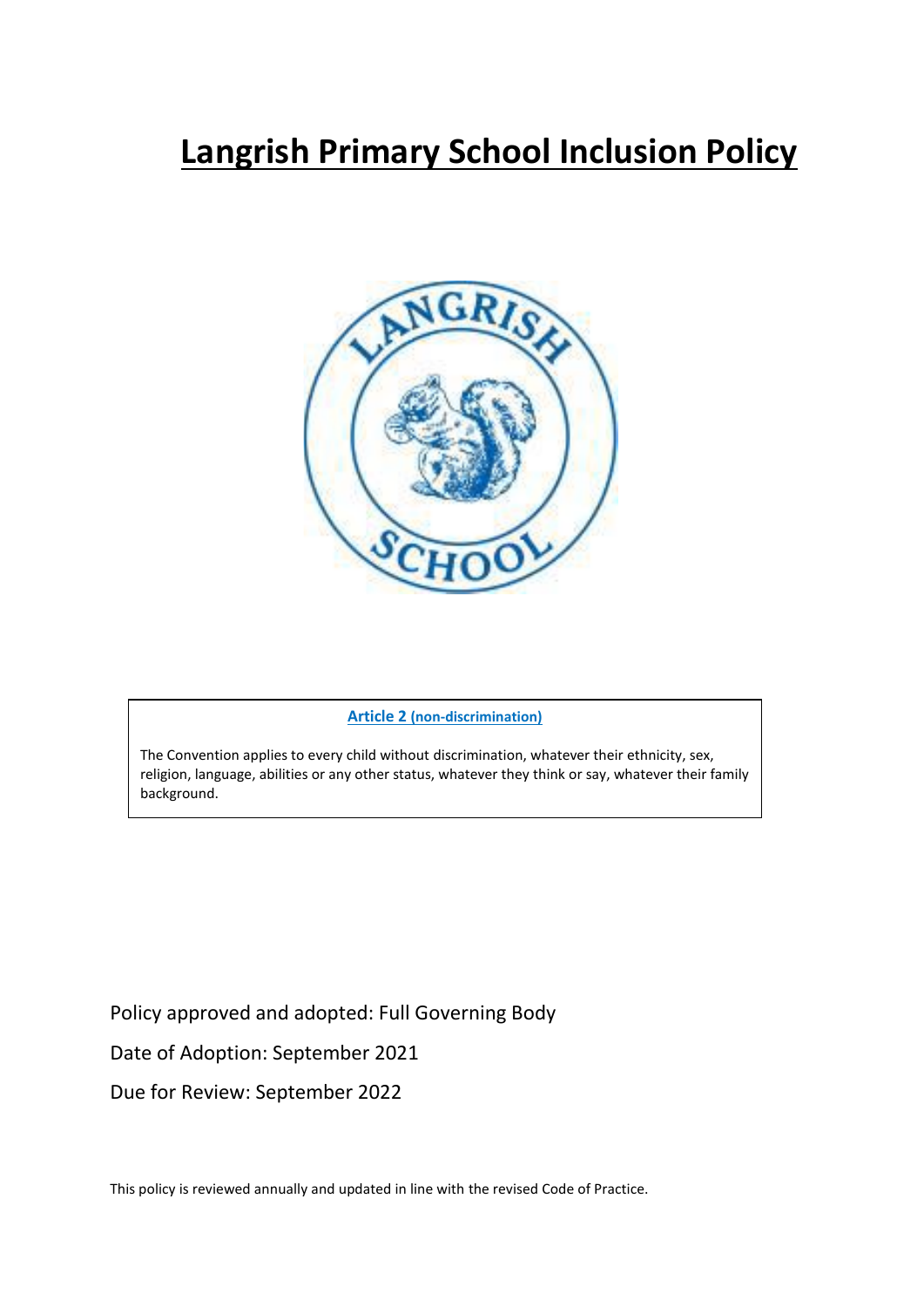

Langrish Primary School aims to offer excellence and choice to all children, whatever their ability or needs. There are high expectations of all children. This is achieved through the removal of barriers to learning and participation. All children feel that they are a valued part of the school community.

These requirements are likely to arise as a consequence of a child having special educational needs (SEN). Teachers take account of these requirements and make provision, where necessary, to support individuals or groups of children and thus enable them to participate effectively in curriculum and assessment activities. Such children may need additional or different help from that given to other children of the same age.

Children may have special educational needs either throughout or at any time during their school career. This policy ensures that curriculum planning and assessment for children with special educational needs takes account of the type and extent of the difficulty experienced by the child.

# **Aims and objectives**

The aims of this policy are:

- $\circ$  to create an environment that meets the special educational needs of each child;
- $\circ$  to ensure that the special educational needs of children are identified, assessed and provided for;
- o to make clear the expectations of all partners in the process;
- $\circ$  to identify the roles and responsibilities of staff in providing for children's special educational needs;
- o to enable all children to have full access to all elements of the school curriculum;
- $\circ$  to ensure that parents are able to play their part in supporting their child's education;
- o to ensure that our children have a voice in this process.

# **Educational inclusion**

Through appropriate curricular provision, we respect the fact that children:

- o have different educational and behavioural needs and aspirations;
- o require different strategies for learning;
- o acquire, assimilate and communicate information at different rates;
- o need a range of different teaching approaches and experiences.

Teachers respond to children's needs by:

- $\circ$  providing support for children who need help with communication, language and literacy;
- $\circ$  planning to develop children's understanding through the use of all available senses and experiences;
- o planning for children's full participation in learning, and in physical and practical activities;
- o helping children to manage their behaviour and to take part in learning effectively and safely;
- $\circ$  helping individuals to manage their emotions, particularly trauma or stress, and to take part in learning.

# **Special educational needs**

Children with special educational needs have learning difficulties that call for special provision to be made. All children may have special needs at some time in their lives. Children have a learning difficulty if:

- $\circ$  they have significantly greater difficulty in learning than the majority of children of the same age;
- $\circ$  they have a disability which prevents or hinders them from making use of the educational facilities that are provided for children of the same age;
- o they are under school age and fall within the definitions above.

Many of the children who join school have already attended an early education setting. In many cases children join with their needs already assessed. All children are assessed upon entry, so that their learning can be continued. We use this information to provide starting points for the development of an appropriate curriculum for all children.

If assessments show that a child may have a learning difficulty, a range of strategies are used that make full use of all available classroom and school resources. The child's class teacher will offer interventions that are different from or additional to those provided as part of the school's usual working practices. The class teacher will keep parents informed and draw upon them for additional information. The Inclusion Leaders and SENCO, if not already involved, will become involved if the teacher and parents feel that the child would benefit from further support. The Inclusion Leaders or SENCO will then take the lead in further assessments of the child's needs.

Strategies are recorded within an Individual Education Plan (IEP). The IEP will show the short-term target set for the child and the teaching strategies to be used. It will also indicate the planned outcomes and the date for the plan to be reviewed. In most cases, this review will take place every half term.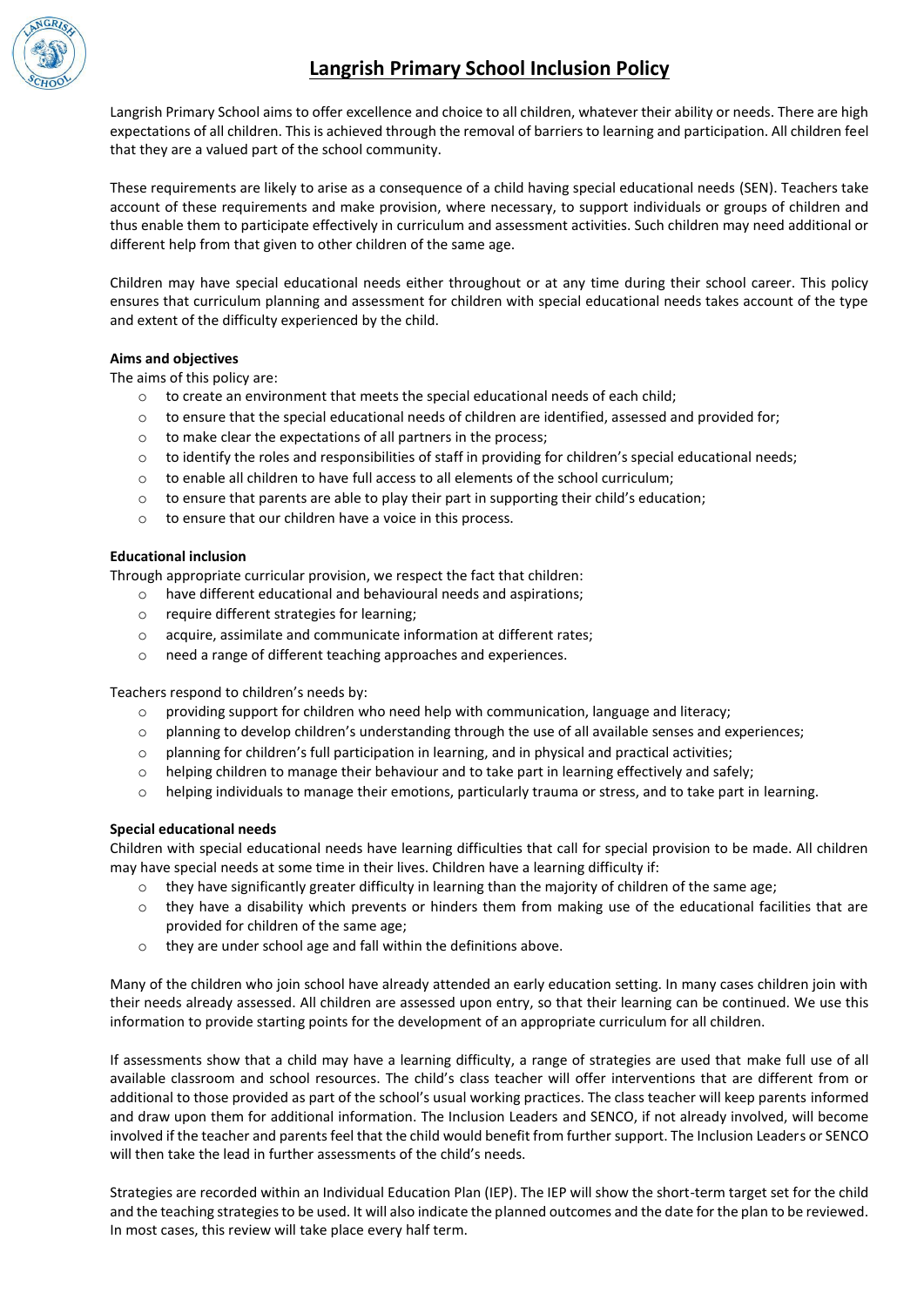

If the IEP review identifies that support is needed from outside services, parents will be consulted prior to any support being actioned. In most cases, children will be seen in school by external support services. This may lead to additional or different strategies being used. External support services will provide information for the child's new IEP. The new strategies within the IEP will, wherever possible, be implemented in the child's normal classroom setting.

If the child continues to demonstrate significant cause for concern, a request for statutory assessment will be made to the LEA. A range of written evidence about the child will support the request.

In our school, the Inclusion Leaders and SENCO:

- o manage the day-to-day operation of the policy;
- o co-ordinate the provision for and manage the responses to children's special needs;
- o support and advise colleagues;
- o oversee the records of all children with special educational needs including those with a Personal Education Plan (PEP);
- o act as the links with parents;
- o act as a link with external agencies and other support agencies;
- o monitor and evaluate the special educational needs provision and report to the governing body;
- o manage a range of resources, human and material, to enable appropriate provision for children with special educational needs;
- o contribute to the professional development of all staff.

#### **The role of the governing body**

The governing body has due regard to the Code of Practice when carrying out its duties toward all pupils with special educational needs.

The governing body does its best to secure the necessary provision for any pupil identified as having special educational needs. The governors ensure that all teachers are aware of the importance of providing for these children. They consult the LA and other schools, when appropriate, and report annually to parents on the success of the school's policy for children with special educational needs. The governing body ensures that parents are notified of a decision by the school that SEND provision is being made for their child.

The headteacher and SENCO ensure that all those who teach a pupil with an Education Health Care Plan (EHCP) are aware of the nature of plan.

The governing body has identified a governor to have specific oversight of the school's provision for pupils with special educational needs The Inclusion Governor ensures that all governors are aware of the school's SEND provision, including the deployment of funding, equipment and personnel.

#### **Allocation of resources**

The Inclusion Leaders and SENCO are responsible for the operational management of the specified and agreed resourcing for special needs provision within the school, including the provision for children with EHCPs.

In liaison with the Inclusion Leaders and SENCO, the headteacher informs the governing body about how the funding allocated to support special educational needs has been deployed, and its impact.

#### **Assessment**

Early identification is vital. The class teacher informs the parents at the earliest opportunity to alert them to concerns and enlist their active help and participation.

The class teacher, Inclusion Leaders and SENCO assess and monitor the children's progress in line with existing school practices. This is an ongoing process.

The school works closely with parents and teachers to plan an appropriate programme of support.

The assessment of children reflects as far as possible their participation in the whole curriculum of the school. The class teacher and the Inclusion Managers and SENCO can break down the assessment into smaller steps in order to aid progress and provide detailed and accurate indicators.